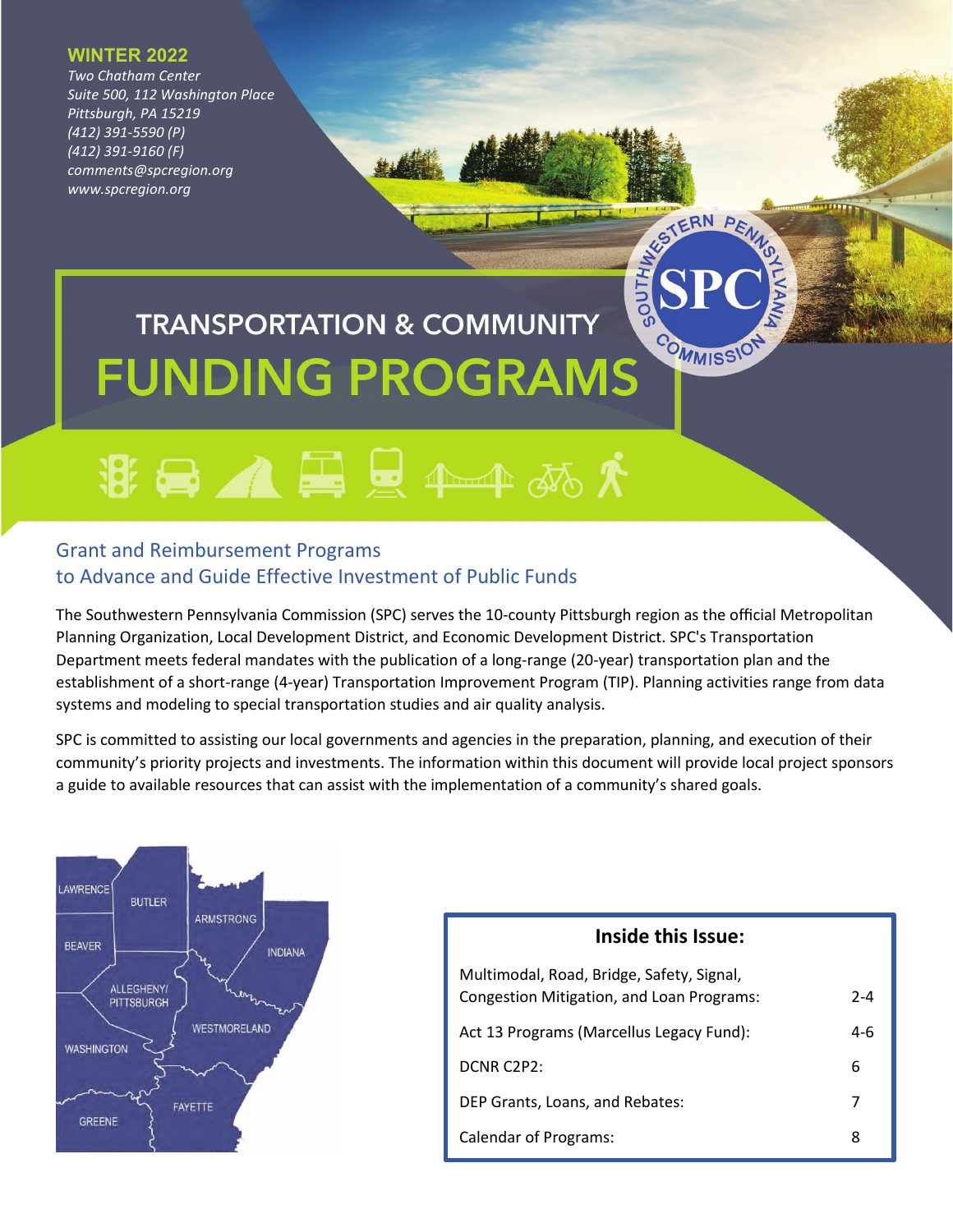## **Funding Programs**

#### **SPC and PennDOT Transportation Alternatives Set-Aside Program**

**Purpose:** The Transportation Alternatives Set-Aside (TA) Program provides funding for programs and projects defined as transportation alternatives, including on- and off-road pedestrian and bicycle facilities; infrastructure projects for improving nondriver access to public transportation and enhanced mobility; environmental mitigation; recreational trail program projects; and, safe routes to school projects. Key criterion in the review of applications will be readiness for implementation and delivery, safety, consistency with local or regional plans; collaboration with stakeholders; and, statewide or regional significance.

#### **Eligibility:**

- Local governments
- Regional transportation authorities
- Transit agencies
- Natural resource or public land agencies, including federal agencies
- School districts, local education agencies, or schools
- Tribal governments
- A nonprofit entity responsible for the administration of local transportation safety programs
- Any other governmental entity with responsibility for oversight of transportation or recreational trails

**Deadline:** The application period for the SPC TA program closed on October 15, 2021. The next application period is TBD. The application period for the PennDOT TA Program closed on October 15, 2021. The next application period is TBD.

**Local Match Requirement:** There is no match requirement; however, local sponsors pay all costs for pre-construction activities (design, environmental clearance, right of way, utilities, etc.) and PennDOT provides 100% cost reimbursement for the construction phase (including construction inspection).

**SPC Website:** [https://www.spcregion.org/funding](https://www.spcregion.org/funding-programs/)-programs/

**PennDOT Website:** [https://www.penndot.gov/ProjectAndPrograms/Planning/Pages/Transportation%20Alternatives%20Set](https://www.penndot.gov/ProjectAndPrograms/Planning/Pages/Transportation%20Alternatives%20Set-Aside%20-%20Surface%20Trans.%20Block%20Grant%20Program.aspx)-Aside%20-[%20Surface%20Trans.%20Block%20Grant%20Program.aspx](https://www.penndot.gov/ProjectAndPrograms/Planning/Pages/Transportation%20Alternatives%20Set-Aside%20-%20Surface%20Trans.%20Block%20Grant%20Program.aspx)

#### **SPC Congestion Mitigation Air Quality Improvement Program (CMAQ)**

**Purpose:** The CMAQ Program provides funds for transportation projects and programs that will contribute to attainment or maintenance of the national ambient air quality standards for ozone, carbon monoxide, and particulate matter; and supports goals of the U.S. Department of Transportation: improving air quality, and relieving congestion. Project types include: traffic flow and signal improvements, transportation demand man-agreement, transit improvements and programs, commuter bicycle and pedestrian improvements, and diesel emission reductions.

**Eligibility:** Any qualified government entity, including local governments, regional transit agencies, port authorities, and state agencies, is eligible to apply for CMAQ funding. Non-profits and private sector entities may partner with an eligible applicant to apply for CMAQ funding.

**Deadline:** The last CMAQ application period closed on September 24, 2021. The next application period is TBD.

**Local Match Requirement:** 20% match of total project cost (by phase) from local, state, or other non-federal sources

**Website:** [https://www.spcregion.org/funding](https://www.spcregion.org/funding-programs/)-programs/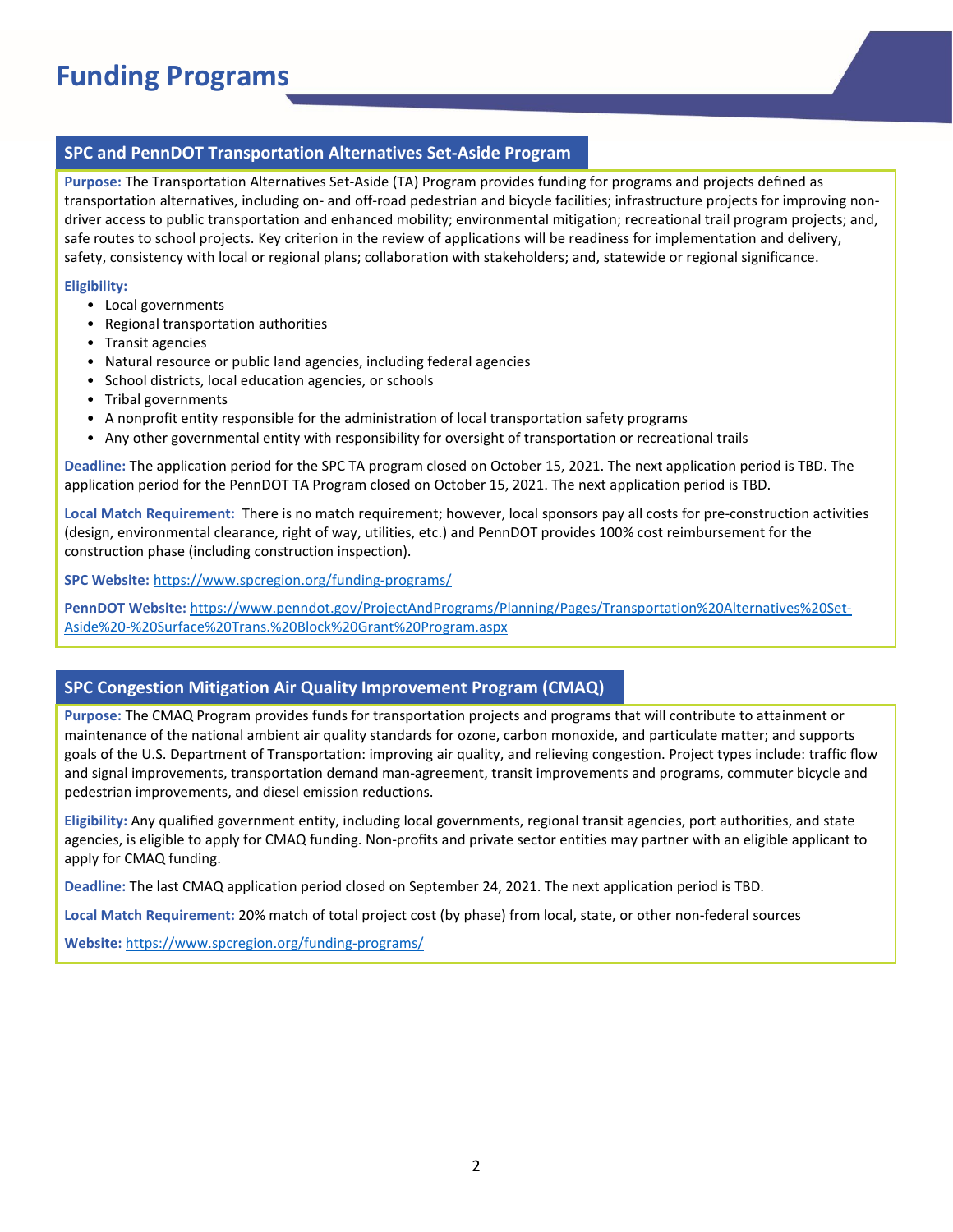#### **DCED Multimodal Transportation Fund (MTF)**

**Purpose:** Provides grants to encourage economic development and ensure that a safe and reliable system of transportation is available to Pennsylvania residents. The program is intended to provide financial assistance to improve transportation assets that enhance communities, pedestrian safety, and transit revitalization. The program is under the direction of the Commonwealth Financing Authority.

**Eligibility:** Local Governments; Counties; Councils of Governments; Businesses & Non-Profits; Economic Development Organizations; Public Transportation Agencies (including but not limited to an airport authority, public airport, port authority, or similar public entity); and, Rail and Freight Ports

**Deadline:** Applications were accepted between April 22 and July 31, 2021. Next application period will open March 1, 2022.

**Local Match Requirement:** 30% match of requested amount (state/federal grants do not count as match); Grants must be between \$100,000 and \$3,000,000.

**Website:** [https://dced.pa.gov/programs/multimodal](https://dced.pa.gov/programs/multimodal-transportation-fund/)-transportation-fund/

#### **PennDOT Pennsylvania Infrastructure Bank (PIB)**

**Purpose:** A PennDOT program that provides low-interest loans to accelerate priority transportation projects. Loan emphasis is on construction projects, but other project phases such as design, right-of-way acquisition, and transportation equipment purchases will be considered.

**Local Match Requirement:** Projects financed by the PIB include: aviation, high-way/bridge, rail freight, and transit.

**Eligibility:** Local Governments; Counties; Transportation Authorities; Economic Development Agencies; Non-Profit Organizations; and Private Corporations

**Deadline:** Always accepting applications

**Website:** [http://www.penndot.gov/ProjectAndPrograms/Planning/Pages/PA](http://www.penndot.gov/ProjectAndPrograms/Planning/Pages/PA-Infrastructure-Bank.aspx)-Infrastructure-Bank.aspx

#### **PennDOT Automated Red Light Enforcement Program (ARLE)**

**Purpose:** The program provides opportunities to improve safety and reduce congestion. ARLE intends to reduce violations and crashes, provide additional safety benefits to highway users, and improve pedestrian safety. Eligible projects are wide ranging when considering highway safety or mobility. The ARLE Program intends to fund worthwhile projects that can be completed at a relatively low cost, and award grants to projects that will be fully funded at the execution of the grant agreement date.

**Eligibility:** Local Governments; Planning Organizations; and Commonwealth Agencies

**Deadline:** Applications were accepted between June 1, 2021 and July 1, 2021. Next application period is TBD.

**Local Match Requirement:** No matching funds are required for eligibility in the ARLE program

**Website:** [PennDOT|Traffic Signal Portal \(state.pa.us\)](https://www.dot.state.pa.us/Portal%20information/Traffic%20Signal%20Portal/FUNDARLE.html)

#### **PennDOT Multimodal Transportation Fund**

**Purpose:** Provides grants to ensure that a safe and reliable system of transportation is available to the residents of this commonwealth. The program is intended to provide financial assistance to municipalities, councils of governments, businesses, economic development organizations, public transportation agencies, rail freight, passenger rail, and ports in order to improve transportation assets that enhance communities, pedestrian safety, and transit revitalization.

**Eligibility:** Municipalities; Council of Governments; Business/Non-profit; Economic Development Organization; Public Transportation Agency; Ports or Rail / Freight Entity

**Deadline:** Applications were open from August 10, 2021 until November 5, 2021. Next application period is TBD.

**Local Match Requirement:** 30% match of the amount awarded; grants normally do not exceed \$3,000,000

**Website:** <https://www.penndot.gov/ProjectAndPrograms/MultimodalProgram/Pages/default.aspx>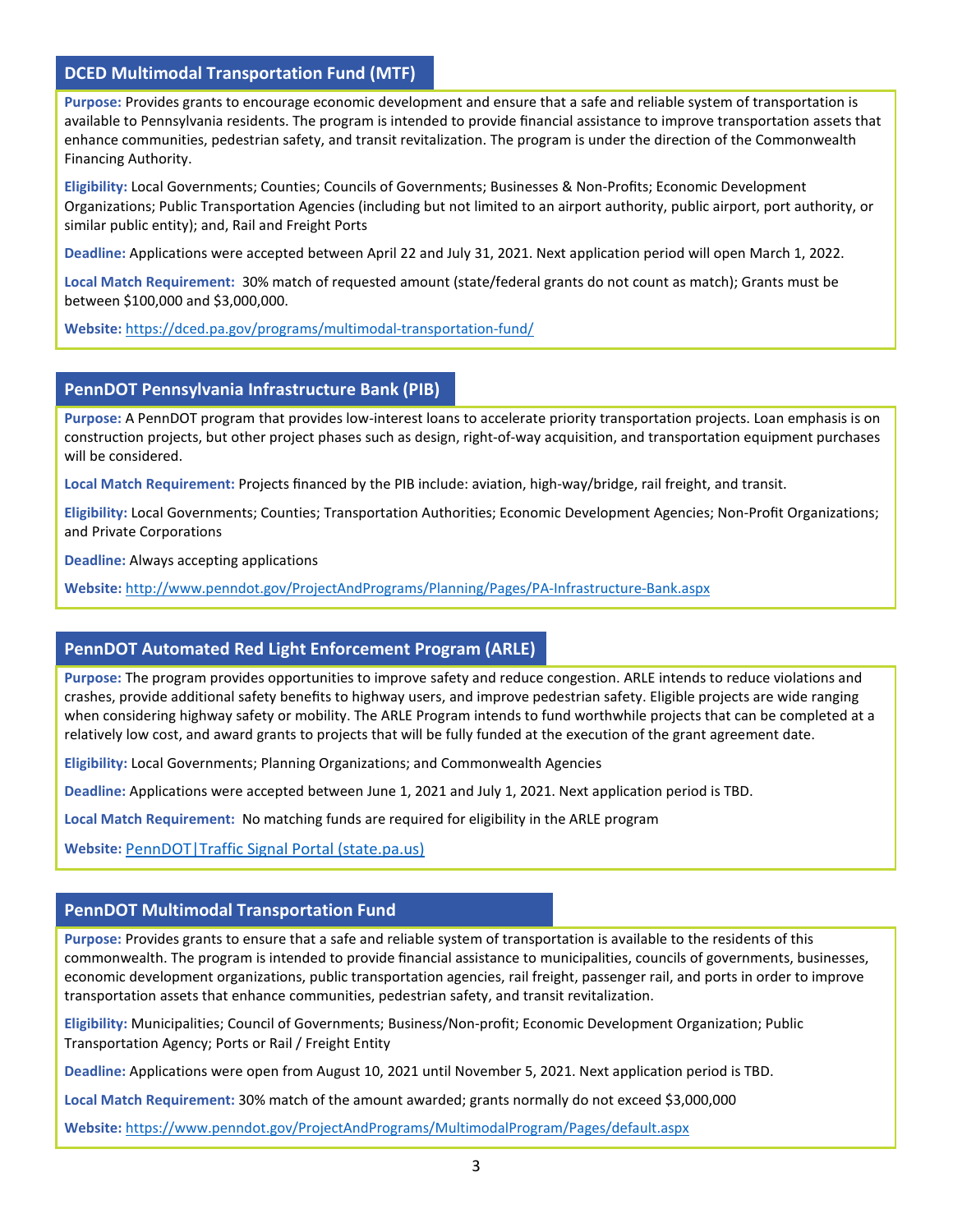#### **Green Light - Go**

**Purpose:** The Green Light - Go: Pennsylvania's Municipal Signal Partnership Program is a competitive state grant program designed to improve the efficiency and operation of existing traffic signals located in the Commonwealth of Pennsylvania. Established by Act 89 of 2013 and revised by Act 101 of 2016, the program is administered by the Pennsylvania Department of Transportation and is purposed to improve mobility and safety at signalized intersections.

**Eligibility:** Municipalities and Planning Organizations

**Deadline:** Applications are open from October 18, 2021 until January 14, 2022.

**Local Match Requirement:** Minimum 20% match/reimbursement

**Website:** <http://www.dot.state.pa.us/Portal%20Information/Traffic%20Signal%20Portal/FUNDGLG.html>

#### **PA WalkWorks**

**Purpose:** WalkWorks helps with funding to assist municipal entities with the development of active transportation plans and related polices. WalkWorks continues its aim to establish new or improved pedestrian, bicycle and transit transportation systems – activity-friendly routes – that are combined with land use and environmental design, thereby increasing connectivity to everyday destinations.

**Eligibility:** Municipalities and Planning Organizations

**Deadline:** The recent application period concluded on May 14, 2021. Next application period is TBD.

**Local Match Requirement:** No matching funds are required for eligibility.

**Website:** <https://www.health.pa.gov/topics/programs/WalkWorks/Pages/WalkWorks.aspx>

### **Act 13 Programs (Marcellus Legacy Fund)**

The Marcellus Legacy Fund was created by Act 13 of 2012 to provide for the distribution of unconventional gas well impact fees to counties, municipalities, and commonwealth agencies. Pursuant to Section 2315 (a) (6) (i) of the Act, a portion of the fee revenue will be transferred to the Commonwealth Financing Authority for the statewide initiatives listed on pages 4 & 5:

#### **Abandoned Mine Drainage (AMD) Abatement and Treatment Program**

**Purpose:** Funding for projects that involve the reclamation of Abandoned Mine Well(s); construction of a new AMD site; remediation and repair of existing AMD project sites; operation and maintenance maintaining current AMD remediation sites; establishment of trust fund to ensure ongoing maintenance is achieved; and, monitoring of water quality to track or continue to trace non-point source load reductions resulting from AMD remediation projects.

**Eligibility:** Municipalities; Councils of Governments; Authorized Organizations; Institutions of Higher Education; Watershed Organizations; For-Profit Businesses

**Deadline:** Applications were accepted between February 1, 2021 and May 31, 2021. Next application period is TBD.

**Match/Funding:** 15% match of the total project cost; grants do not exceed \$1,000,000

**Website:** [https://dced.pa.gov/programs/abandoned](https://dced.pa.gov/programs/abandoned-mine-drainage-abatement-treatment-program-amdatp/)-mine-drainage-abatement-treatment-program-amdatp/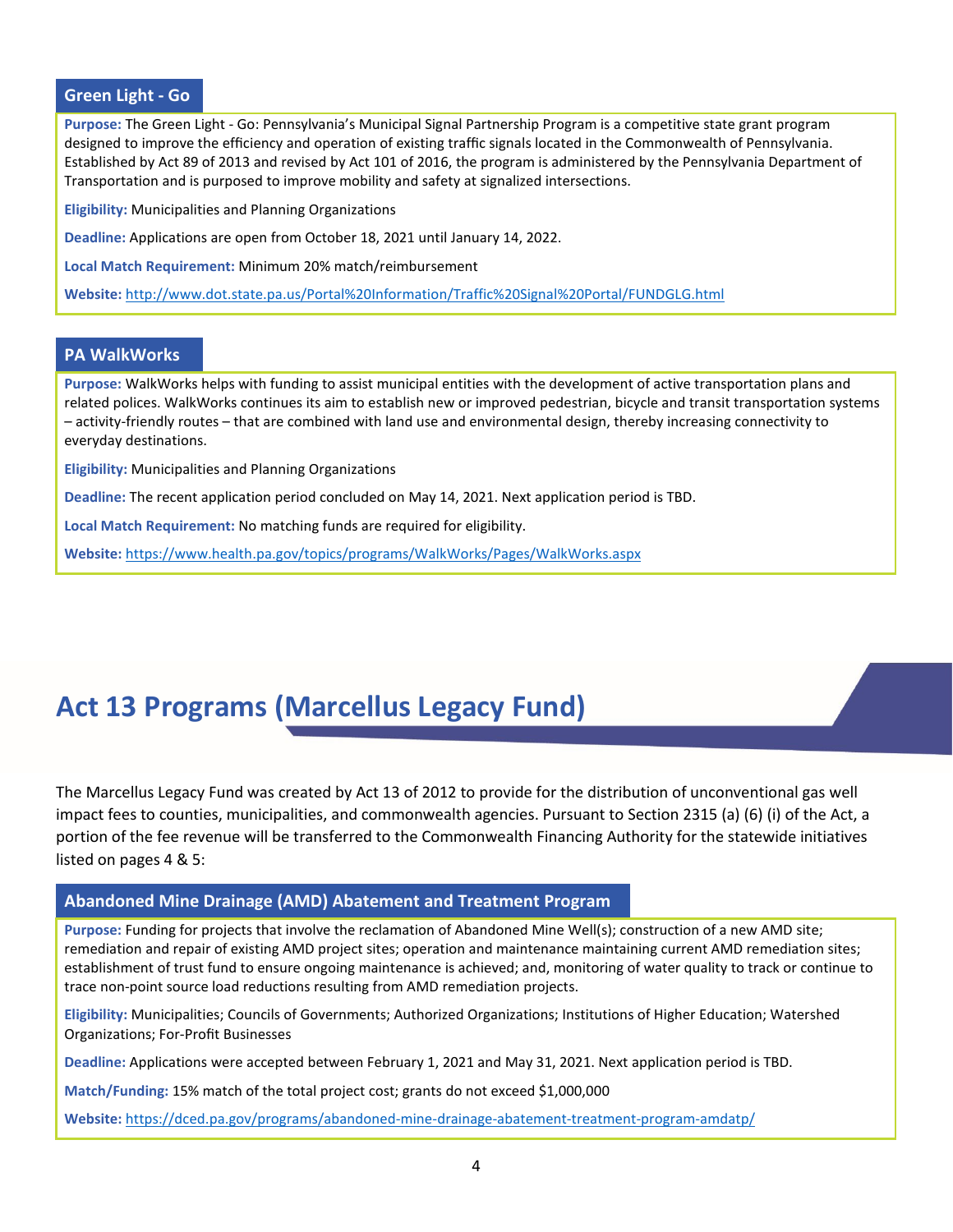#### **Baseline Water Quality Data Program**

**Purpose:** Funding for projects that involve practices for water sample collection and analysis to document existing groundwater quality conditions on private water supplies.

**Eligibility:** Municipalities; Councils of Governments; Authorized Organizations; Institutions of Higher Education; Watershed Organizations; For-Profit Businesses

**Deadline:** Applications were accepted between February 1, 2021 and May 31, 2021. Next application period is TBD.

**Match/Funding:** 15% match of the total project cost; grants do not exceed \$250,000

**Website:** [https://dced.pa.gov/programs/baseline](https://dced.pa.gov/programs/baseline-water-quality-data-program/)-water-quality-data-program/

#### **Flood Mitigation Program**

**Purpose:** Funding for flood mitigation projects authorized by a flood protection authority, the Department of Environmental Protection, the U.S. Army Corps of Engineers, the U.S. Department of Agriculture's Natural Resources Conservation Service, or identified by a local government. Grants are awarded to eligible applicants for projects with a total cost of \$50,000 or more.

**Eligibility:** Municipalities; Councils of Governments; Authorized Organizations; Institutions of Higher Education; Watershed Organizations; For-Profit Businesses

**Deadline:** Applications were accepted between February 1, 2021 and May 31, 2021. Next application period is TBD.

**Local Match Requirement:** 15% match of the total project cost; grants do not exceed \$500,000

**Website:** [https://dced.pa.gov/programs/flood](https://dced.pa.gov/programs/flood-mitigation-program-fmp/)-mitigation-program-fmp/

#### **Greenways, Trails and Recreation Program**

**Purpose:** Funding for planning, acquisition, development, rehabilitation and repair of greenways, recreational trails, open space, parks and beautification projects. Projects can involve development, rehabilitation and improvements to public parks, recreation areas, greenways, and trails, as well as river conservation.

**Eligibility:** Municipalities; Councils of Governments; Authorized Organizations; Institutions of Higher Education; Watershed Organizations; For-Profit Businesses

**Deadline:** Applications were accepted between February 1, 2021 and May 31, 2021. Next application period is TBD.

**Match/Funding:** 15% match of the total project cost; grants do not exceed \$250,000

**Website:** [https://dced.pa.gov/programs/greenways](https://dced.pa.gov/programs/greenways-trails-and-recreation-program-gtrp/)-trails-and-recreation-program-gtrp/

#### **Orphan or Abandoned Well Plugging Program**

**Purpose:** Funds for orphaned or abandoned well plugging projects, including the cleaning out and plugging of abandoned and orphan oil and gas wells; stray gas mitigation systems; and well venting projects.

**Eligibility:** Municipalities; Councils of Governments; Authorized Organizations; Institutions of Higher Education; Watershed Organizations; For-Profit Businesses

**Deadline:** Applications were accepted between February 1, 2021 and May 31, 2021. Next application period is TBD.

**Match/Funding:** No match required; grants do not exceed \$1,000,000

**Website:** [https://dced.pa.gov/programs/orphan](https://dced.pa.gov/programs/orphan-abandoned-well-plugging-program-oawp/)-abandoned-well-plugging-program-oawp/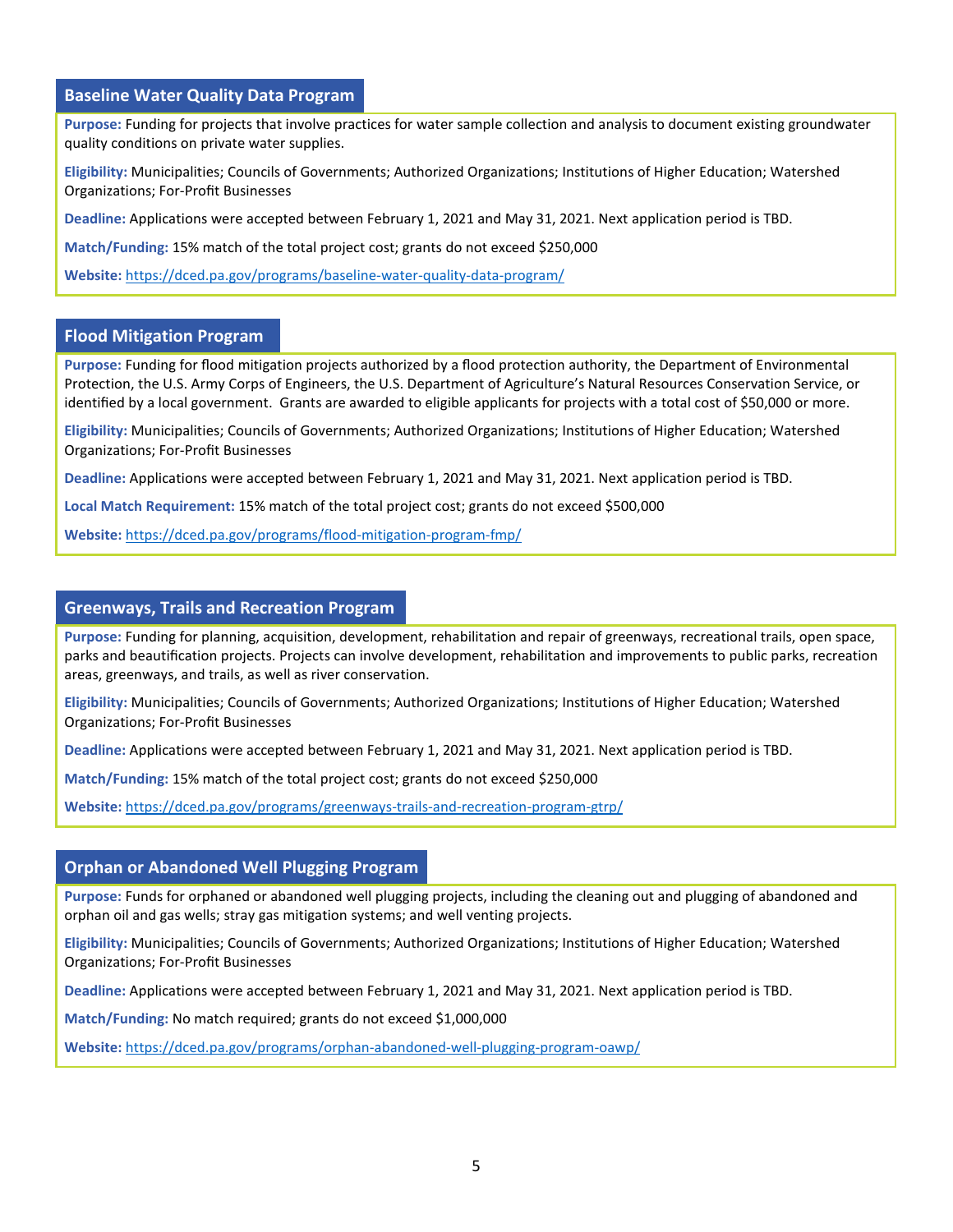#### **Sewage Facilities Program**

**Purpose:** Funding for costs associated with the planning work required under the Pennsylvania Sewage Facilities Act (Act 537).

**Eligibility:** Municipalities; Councils of Governments; Authorized Organizations; Institutions of Higher Education; Watershed Organizations; For-Profit Businesses

**Deadline:** Applications were accepted between February 1, 2021 and May 31, 2021. Next application period is TBD.

**Match/Funding:** 50% match of the total project cost; grants do not exceed \$100,000

**Website:** [https://dced.pa.gov/programs/sewage](https://dced.pa.gov/programs/sewage-facilities-program-sfp/)-facilities-program-sfp/

#### **Watershed Restoration and Protection Program**

**Purpose:** Funding for watershed restoration and protection projects that involve the construction, improvement, expansion, repair, maintenance or rehabilitation of new or existing watershed protection BMPs. The overall goal of the program is to restore and maintain restored stream reaches impaired by the uncontrolled discharge of nonpoint source polluted runoff, and ultimately to remove these streams from the DEP's Impaired Waters list.

**Eligibility:** Municipalities; Councils of Governments; Authorized Organizations; Institutions of Higher Education; Watershed Organizations; For-Profit Businesses

**Deadline:** Applications were accepted between February 1, 2021 and May 31, 2021. Next application period is TBD.

**Match/Funding:** 15% match of the total project cost; grants do not exceed \$300,000

**Website:** [https://dced.pa.gov/programs/watershed](https://dced.pa.gov/programs/watershed-restoration-protection-program-wrpp/)-restoration-protection-program-wrpp/

#### **DCNR Community Conservation Partnerships Program (C2P2)**

**Purpose:** DCNR's Bureau of Recreation and Conservation provides a single point of contact for communities and non-profit conservation agencies seeking state assistance through the C2P2 Program in support of local recreation and conservation initiatives and those that implement Pennsylvania's Comprehensive Outdoor Recreation Plan. This assistance can take the form of grants, technical assistance, information exchange, and training. All of DCNR's funding sources are combined into one annual application cycle and there is a single application format and process with one set of requirements and guidelines.

**Eligibility:** A wide range of grant and technical assistance programs are offered through C2P2 to help communities, land conservancies, and non-profit organizations plan, acquire, and develop:

- Recreation, park and conservation facilities
- Watersheds and rivers corridors
- Greenways and trails
- Heritage areas and facilities
- Critical habitat, natural areas & open space

**Deadline:** Community Recreation and Conservation Planning, Land Acquisition and Conservation, Motorized and Non-Motorized Trails, Park Rehabilitation and Development, and Riparian Forest Buffers are open from January 18, 2022 to April 6, 2022.

**Local Match Requirement:** Generally, a 50% match by either cash or non-cash value is required

**Website:** <https://www.dcnr.pa.gov/Communities/Grants/Pages/default.aspx>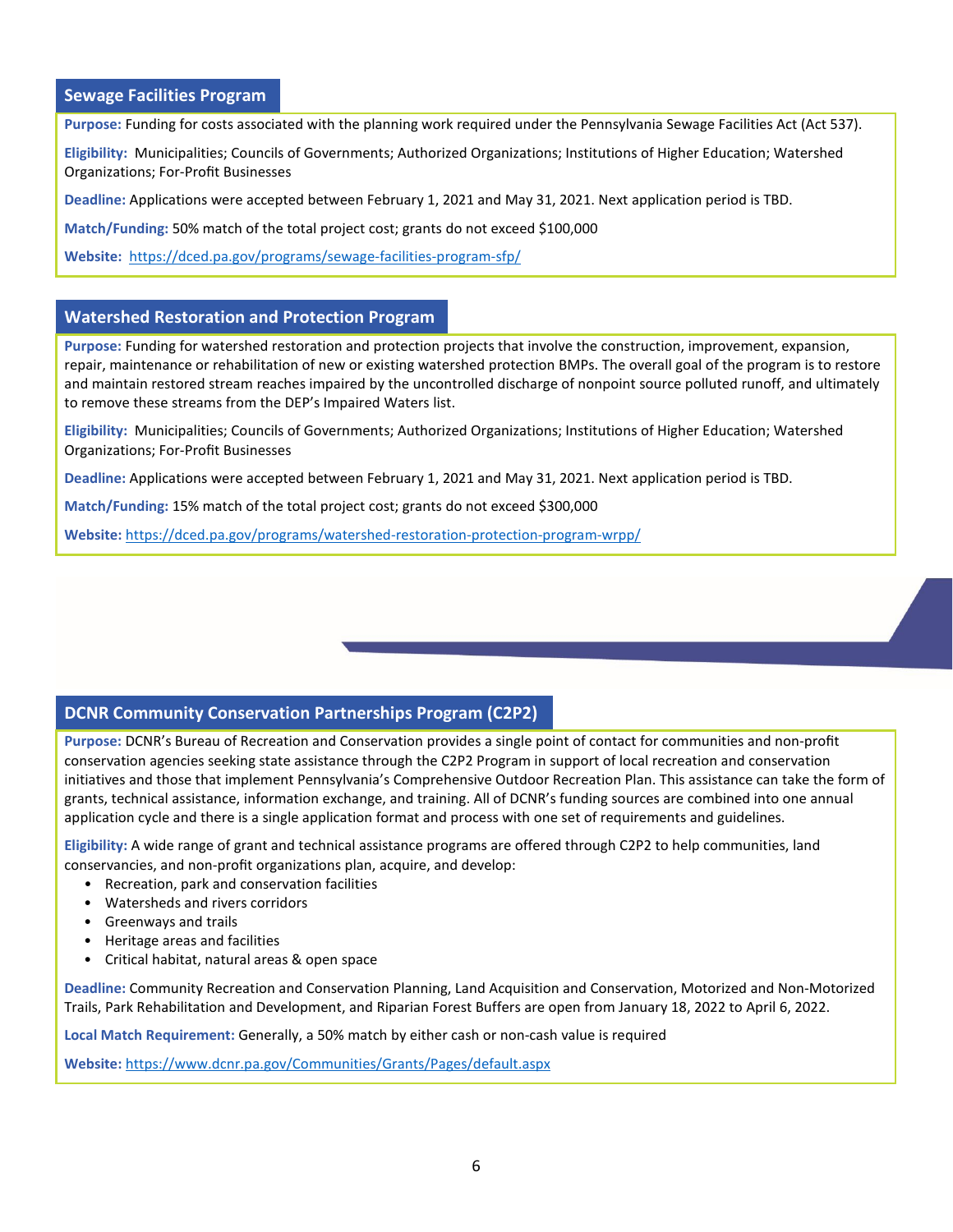#### **Department of Environmental Protection (DEP): Loan, Grant, and Rebate Programs**

The DEP has grants and loans, as well as rebates to assist individuals, groups, and businesses with a host of environmental issues. Due to the fact that many of DEP's programs are dependent on annual funding from the commonwealth's budget, program availability and application dates can vary widely and are historically inconsistent. Interested program applicants should use DEP's Grant and Loan Programs Center website to view available grants and loans. Some of the most utilized DEP Programs are:

- County and Municipal Recycling Financial Assistance Programs
- Small Business Ombudsman's Grants and Loans
- Growing Greener Grants
- Environmental Education Grants

**Website:** <https://www.dep.pa.gov/Citizens/GrantsLoansRebates/Pages/default.aspx>

#### **DEP Driving PA Forward Program**

**Purpose:** To help Pennsylvania meet its diesel emissions reduction goals, the Department of Environmental Protection has developed new grant and rebate programs to improve air quality in Pennsylvania and drive transformation from older, polluting diesel engines to clean technologies. The Level 2 Electric Vehicle (EV) Charging Rebate Program is one of the Driving PA Forward financial incentive programs from Pennsylvania's \$118.5 million allocation from the State Mitigation Trust, which will be allocated over a 10-year period.

**Eligibility:** Businesses, Non-profits, State and Local governments, Transportation Organizations, MPO's/RPO's, and Federal Government agencies.

**Deadline:** EV DC Fast Charger program open from October 28, 2021 to January 31, 2022. Diesel, Truck/Bus, and On-road rebate program will open in Spring/Summer 2022.

**Local Match Requirement:** 40% match for government projects, 60% match for non-government projects.

**Website:** <https://gis.dep.pa.gov/DrivingPAForward/>

#### **DEP Alternative Fuels Incentive Grant Program**

**Purpose:** The Pennsylvania Department of Environmental Protection (DEP) is offering competitive grant funding for

clean, alternative fuel projects in Pennsylvania and investment in Pennsylvania's energy sector. The primary goals

of the Alternative Fuels Incentive Grant Program (AFIG) are to improve Pennsylvania's air quality and protect Pennsylvania's environment through the use of alternative fuels that will advance economic development in the commonwealth and reduce dependence on petroleum products.

**Eligibility:** Schools, Municipalities, Non-Profits, Corporations

**Deadline:** Applications were accepted from August 27, 2021 to December 17, 2021. Next application period is TBD.

**Local Match Requirement:** No Match Required, Grants may not exceed \$300,000 on Vehicle Purchase or Retrofit Projects and may not exceed \$600,000 on Alternative Fuel Refueling Infrastructure Projects or Innovative Technology Projects.

**Website:** [https://www.dep.pa.gov/Citizens/GrantsLoansRebates/Alternative](https://www.dep.pa.gov/Citizens/GrantsLoansRebates/Alternative-Fuels-Incentive-Grant/Pages/default.aspx)-Fuels-Incentive-Grant/Pages/default.aspx